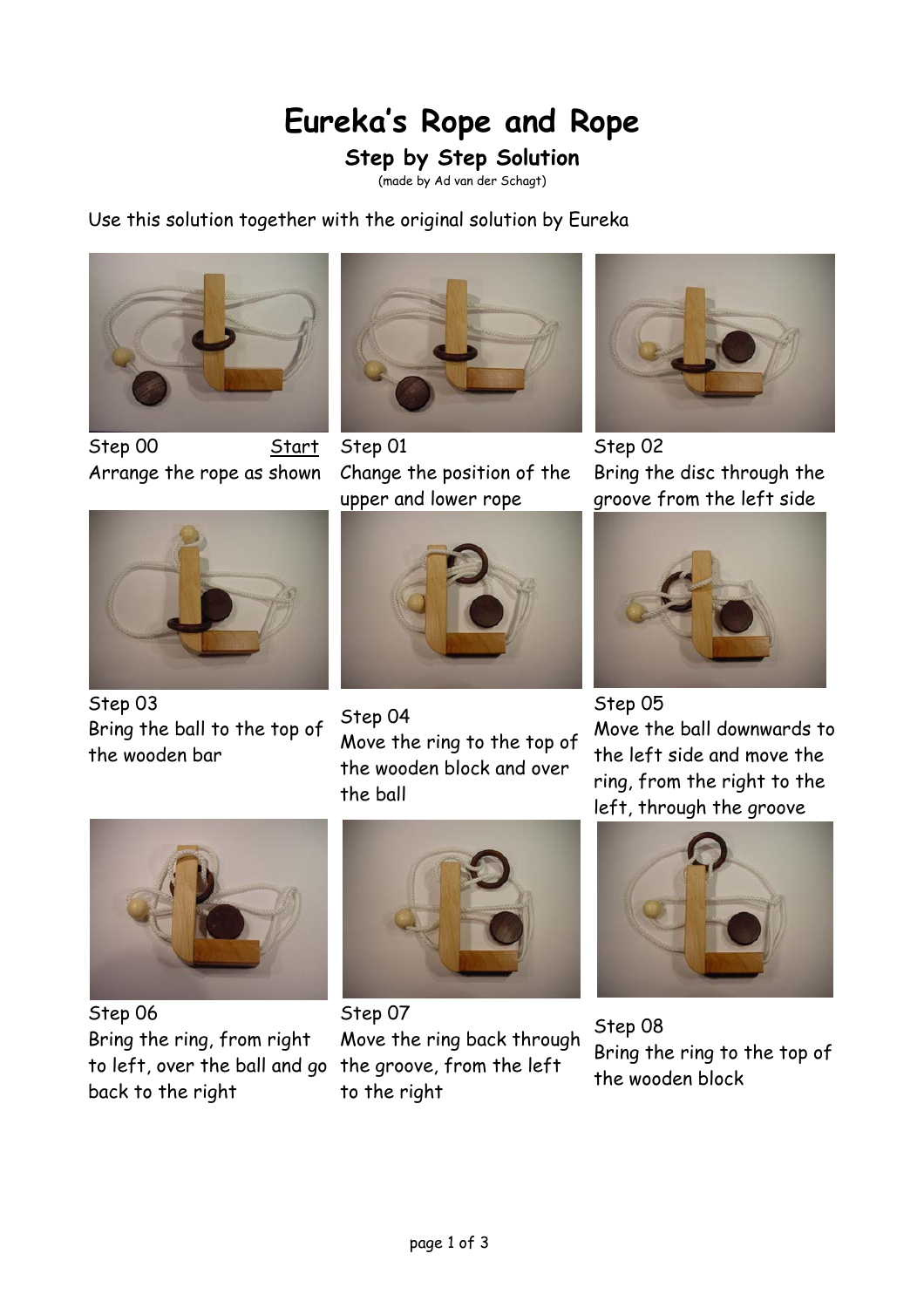

Step 09 Bring the ball to the top of the wooden bar. Attention: the rope from the disc must be at the right side of the ball



Step 10 Move the ring downwards over the ball and along the vertical wooden block



Step 11 Bring the disc through the small noose.

Attention: the rope from the disc have to go in the same direction as the rope that is already in the noose



Step 12 Move the ring along the wooden block to the right side



Step 15 Move the ring, from the right to the left, through the groove of the wooden block



Step 13 Let the ring leave the wooden block and move the ring over the noose



Step 16 Move the ring over the ball from the right to the left and to the right again



Step 14 Bring the ring through the noose from the right top to the left bottom



Step 17 Move the ring, from the left to the right, through the groove of the wooden block